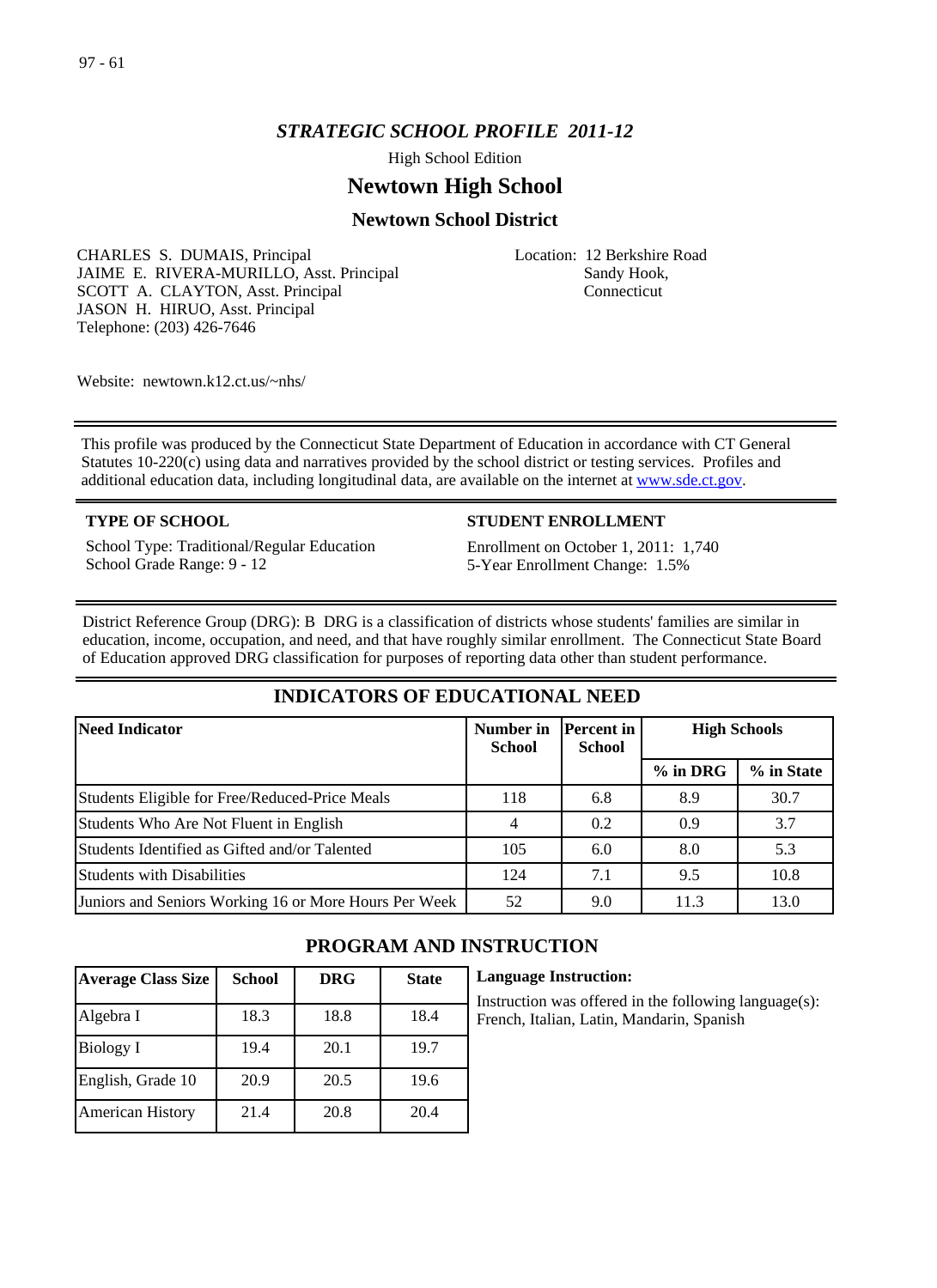| <b>Instructional Time</b> | <b>School</b> | <b>State High Schools</b> |
|---------------------------|---------------|---------------------------|
| Total Days per Year       | 183           | 181                       |
| Total Hours per Year      | 955           | 1.024                     |

State law requires that at least 180 days of school and 900 hours of instruction be offered to students in high school grades.

#### **Lunch % Juniors and Seniors Enrolled in a Course or Courses for College Credit School State** During the 2010-11 School Year 147.4 34.5 **Minimum Graduation Credits** The state requires a minimum of 20 credits for graduation. **Total Number of Credits Required for Graduation School DRG State** Required for Class of 2011 22.0 23.2 An average of 28 minutes is provided for lunch during full school days.

| % of Class of 2011 Graduates who Took Higher<br><b>Level Courses or Earned More Credits in</b><br><b>Selected Subjects than Required by the State</b><br>for Graduation | <b>School</b> | <b>State</b> |
|-------------------------------------------------------------------------------------------------------------------------------------------------------------------------|---------------|--------------|
| Algebra I or Equivalent                                                                                                                                                 | 81.9          | 91.6         |
| Chemistry                                                                                                                                                               | 94.3          | 73.9         |
| 4 or More Credits in Mathematics                                                                                                                                        | 67.9          | 64.1         |
| 3 or More Credits in Science                                                                                                                                            | 72.2          | 88.1         |
| 4 or More Credits in Social Studies                                                                                                                                     | 79.6          | 51.4         |
| Credit for Level 3 or Higher in a World Language                                                                                                                        | 77.2          | 62.5         |
| 2 or More Credits in Vocational Education                                                                                                                               | 51.5          | 54.6         |
| 2 or More Credits in the Arts                                                                                                                                           | 39.7          | 40.6         |

#### **Class of 2011**

This school required more than the state minimum number of credits for graduation in science, physical education

| <b>Special Programs</b>                                                                              | <b>School</b> |            | <b>High Schools</b> |
|------------------------------------------------------------------------------------------------------|---------------|------------|---------------------|
|                                                                                                      |               | <b>DRG</b> | <b>State</b>        |
| 1% of Students in Bilingual Education Program or Receiving<br>English as a Second Language Services  | $0.2^{\circ}$ | 0.8        | 3.5                 |
| 1% of Gifted and/or Talented Students Who Received Services                                          | 0.0           | 51.2       | 36.1                |
| [% of Special Education Students Who Spent Over 79% of Their]<br>Time with Their Non-Disabled Peers: | 93.5          | 74.4       | 72.8                |

| <b>LIBRARY AND</b><br><b>COMPUTERS</b>                             | <b>Instructional Computers and Library</b><br><b>Materials</b> | <b>School</b> | <b>High Schools</b> |              |
|--------------------------------------------------------------------|----------------------------------------------------------------|---------------|---------------------|--------------|
|                                                                    |                                                                |               | <b>DRG</b>          | <b>State</b> |
| Free on-line access to<br>periodicals, newspapers,                 | # of Students Per Computer                                     | 3.5           | 2.3                 | 2.1          |
| and other resources is                                             | % of Computers with Internet Access                            | 100.0         | 100.0               | 99.9         |
| available to all<br>Connecticut schools<br>through the Connecticut | % of Computers that are High or Moderate<br>Power              | 100.0         | 97.6                | 97.5         |
| Digital Library at                                                 | # of Print Volumes Per Student*                                | 13.2          | 15.5                | 16.6         |
| www.iconn.org.                                                     | # of Print Periodical Subscriptions                            | 57            | 53                  | 35           |

\*Because a certain number of volumes are needed for a library of adequate breadth and depth, a small school may need a higher number of volumes per student.

#### **Interactive Distance Learning:**

This school does not utilize interactive distance learning. Interactive distance learning ranges from on-line courses with student-instructor interaction via the internet to live classroom interactions through two-way audio and video transmissions. Statewide, 39.5% of high schools in the state utilize interactive distance learning.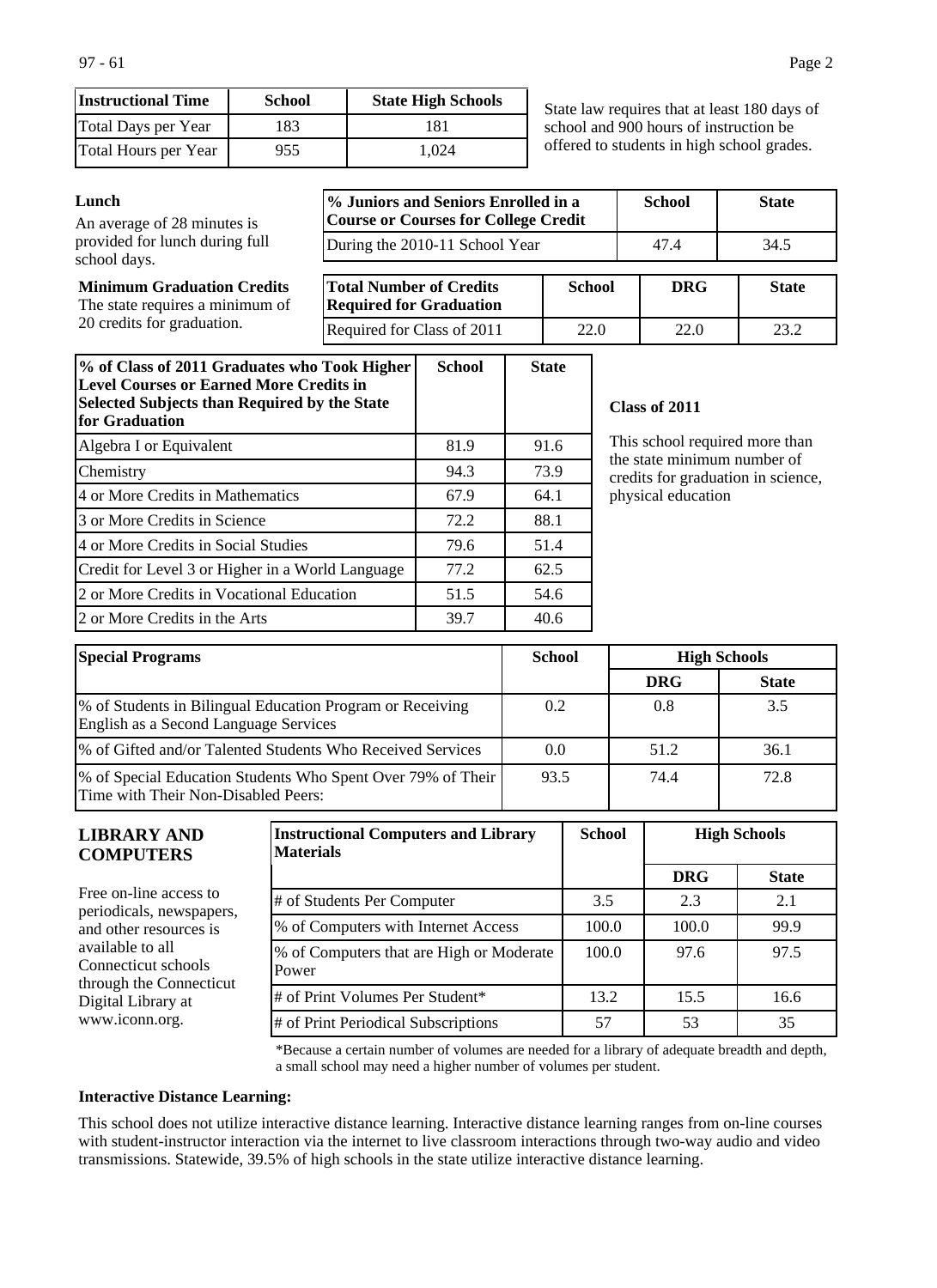# **SCHOOL STAFF**

| <b>Full-Time Equivalent Count of School Staff</b>                               |                                           |       | In the full-time                      |
|---------------------------------------------------------------------------------|-------------------------------------------|-------|---------------------------------------|
| General Education:                                                              | <b>Teachers and Instructors</b>           |       | equivalent coun                       |
|                                                                                 | Paraprofessional Instructional Assistants | 5.26  | staff members<br>working part-tin     |
| Special Education:                                                              | <b>Teachers and Instructors</b>           | 12.02 | the school are                        |
|                                                                                 | Paraprofessional Instructional Assistants | 10.00 | counted as a frag<br>of full-time. Fo |
| Library/Media Specialists and/or Assistants                                     |                                           | 2.80  | example, a teach                      |
| Administrators, Coordinators, and Department Chairs                             |                                           | 8.60  | who works                             |
| Instructional Specialists Who Support Teachers (e.g., subject area specialists) |                                           | 0.00  | half-time in a sc<br>contributes 0.50 |
| Counselors, Social Workers, and School Psychologists                            |                                           | 9.74  | the school's staf                     |
| <b>School Nurses</b>                                                            |                                           | 1.90  | count.                                |
| Other Staff Providing Non-Instructional Services and Support                    |                                           | 51.10 |                                       |
|                                                                                 |                                           |       |                                       |

equivalent count, ne in ction of full-time. For example, a teacher hool contributes 0.50 to the school's staff

| <b>Teachers and Instructors</b>                                                          | <b>School</b> |            | <b>High Schools</b> |
|------------------------------------------------------------------------------------------|---------------|------------|---------------------|
|                                                                                          |               | <b>DRG</b> | <b>State</b>        |
| Average Number of Years of Experience in Education                                       | 12.3          | 14.3       | 14.1                |
| % with Master's Degree or Above                                                          | 87.2          | 85.6       | 76.6                |
| Teacher Attendance, 2010-11: Average # of Days Absent Due to<br>Illness or Personal Time | 7.5           | 8.1        | 8.6                 |
| % Assigned to Same School the Previous Year                                              | 91.0          | 90.5       | 89.1                |

#### **HOME AND SCHOOL COMMUNICATION AND SUPPORT**

**Teacher E-Mail Addresses:** All teachers at this school have been issued e-mail addresses.

**Online Homework Information:** A portion of the school's website is devoted to homework pages.

The following narrative about how this school promotes and supports parental involvement was submitted by the school.

At Newtown High School we are committed to collaboration with parents and the community. The school takes advantage of a blog to inform the community of Newtown High School's successes, ongoing activities, and news that recognizes student and teacher accomplishments. The blog includes contributions from the school's departments, security notifications, club and extra-curricular events, student awards, professional accolades, administrative notices, and political notices that discuss building and board of education agendas. To date there have been more than 3300 posts and more than 900,000 visits.The Parent Portal component of the PowerSchool software was made available to the school community. This component allows parents to have access to their child(ren)'s information including grades, progress reports, report cards, attendance, and financial information. This created a collaborative environment for parents, teachers, and students to work together and enabled us to make timely decisions impacting student performance. The Naviance program continues to be a tremendous resource and communication tool which allows parents and students to access services to facilitate their college search, fill out college applications, find out career choices, develop skills and interest profiles. This year college applications were transmitted to colleges electronically. Next year electronic transmissions will be extended to teacher letters of recommendation.The PTSA continues to increase its presence in the school and awarded \$2,000 in grant monies to teachers, departments, and organizations. NHS continued to use the School Messenger service enabling us to personally communicate to parents and staff regarding emergency situations, school events, attendance and any other issues impacting the school and its students.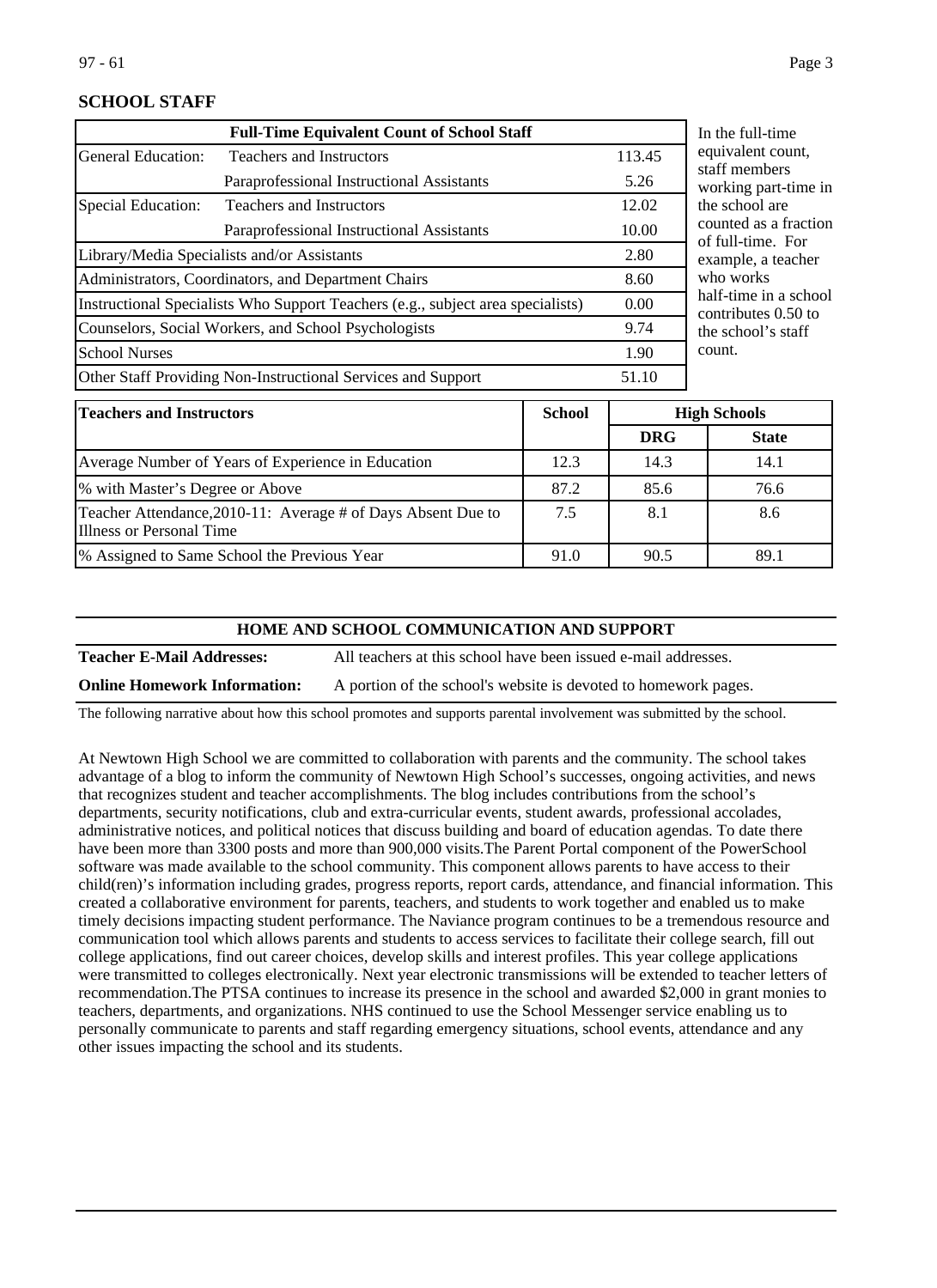| <b>Student Race/Ethnicity</b> |               |                |  |  |
|-------------------------------|---------------|----------------|--|--|
| <b>Race/Ethnicity</b>         | <b>Number</b> | <b>Percent</b> |  |  |
| American Indian               |               | 0.1            |  |  |
| Asian American                | 63            | 3.6            |  |  |
| <b>Black</b>                  | 16            | 0.9            |  |  |
| Hispanic                      | 81            | 4.7            |  |  |
| Pacific Islander              |               | 0.0            |  |  |
| White                         | 1,558         | 89.5           |  |  |
| Two or more races             | 21            | 1.2            |  |  |
| <b>Total Minority</b>         | 182           | 10.5           |  |  |

# **SCHOOL DIVERSITY**

# **Percent of Minority Professional Staff :** 7.3

#### **Non-English Home Language:**

1.4 % of this school's students come from homes where English is not the primary language.The number of non-English home languages is 11

#### **EFFORTS TO REDUCE RACIAL, ETHNIC AND ECONOMIC ISOLATION**

Below is the description submitted by this school of how it provides educational opportunities for its students to interact with students and teachers from diverse racial, ethnic, and economic backgrounds.

Newtown High School adheres to the Newtown Board of Education policy to promote a secure and positive school climate, conducive to teaching and learning, that is free from threat, harassment and any type of bullying behavior. Newtown High School maintains a standing goal to reduce cruel and mean behaviors in the building. To this end, a school-based team initiated a consistent homeroom schedule at the beginning of each school day. The purpose was to establish a structured opportunity for healthy adult connections within the school. In our efforts to give students a greater voice in the school, we have extended and improved our informal student meetings with the principal to freshmen, sophomores, juniors and seniors students. Scheduled classes met with the principal and assistant principals at least once a week to exchange ideas and discuss issues and concerns they may have about school. This program will be continued in the upcoming school year.Through our PAC (Principal Advisory Committee), student created a student-led, grant funded Community Conversation for the purpose of Strengthening School Climate. All students were welcome and strongly encouraged to participate to share their thoughts and opinions on the Newtown High School climate. During small group discussions, students shared their opinions on whether they believe the school climate at Newtown High School is supportive, unsupportive, or irrelevant. The process resulted in a document that outlines ways to strengthen our school climate. Newtown Youth and Family Services and Newtown High School continued to collaborate on The Fusion Mentoring Program, which matched 80 selected freshman and juniors, and 80 sophomores and seniors and placed them all in a common homerooms, and sponsored team and relationship building activities for them throughout the year.

# **STUDENT PERFORMANCE AND BEHAVIOR**

| <b>Physical Fitness: % Reaching</b><br><b>Health Standard on All Four</b><br>Tests* | <b>School</b> | <b>State</b> | % of Schools in State with Equal or<br><b>Lower Percent Reaching Standard</b> |
|-------------------------------------------------------------------------------------|---------------|--------------|-------------------------------------------------------------------------------|
| Grade 10                                                                            | 65.2          | 51.1         | 83.3                                                                          |

\*Includes tests for flexibility, abdominal strength and endurance, upper-body strength and aerobic endurance.

| <b>Advanced Placement Courses 2010-11</b>        | <b>School</b> | <b>State High Schools</b> |
|--------------------------------------------------|---------------|---------------------------|
| Number of Courses for which Students were Tested |               | 7.4                       |
| % of Grade 12 Students Tested                    | 45.2          | 24.7                      |
| 1% of Exams Scored 3 or More*                    | 84.9          | 70.9                      |

\*A score of three or higher is generally required for earning college credit.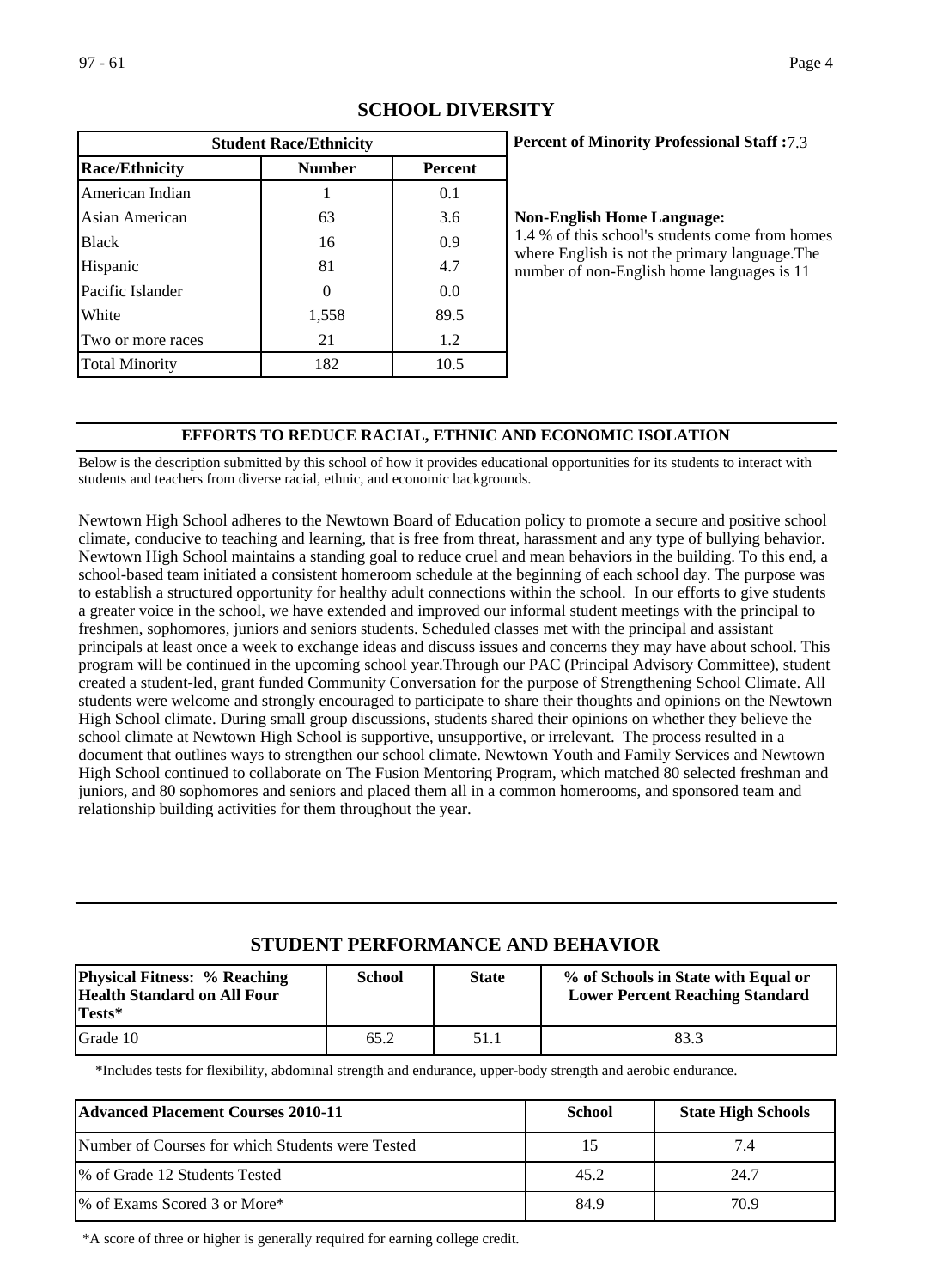**Connecticut Academic Performance Test, Third Generation, % Meeting State Goal.** The CAPT is

administered to Grade 10 students. The Goal level is more demanding than the state Proficient level, but not as high as the Advanced level, reported in the No Child Left Behind Report Cards. The following results reflect the performance of students with scoreable tests who were enrolled in the school at the time of testing, regardless of the length of time they were enrolled in the school. Results for fewer than 20 students are not presented. For more detailed CAPT results, go to [www.ctreports.com](http://www.ctreports.com/).

| <b>CAPT Subject Area</b>       | <b>School</b> | <b>State</b> | % of Schools in State with<br><b>Equal or Lower Scores</b> |
|--------------------------------|---------------|--------------|------------------------------------------------------------|
| Reading Across the Disciplines | 70.0          | 47.5         | 87.1                                                       |
| Writing Across the Disciplines | 86.1          | 63.0         | 89.2                                                       |
| <b>Mathematics</b>             | 76.2          | 49.2         | 92.8                                                       |
| Science                        | 76.5          | 47.1         | 95.4                                                       |

To see the NCLB Report Card for this school, go to [www.sde.ct.gov](http://www.sde.ct.gov/) and click on "No Child Left Behind."

| <b>SAT® I.</b> The lowest<br>possible score on<br>each subtest is 200;<br>the highest possible<br>score is 800. | <b>SAT® I: Reasoning Test Class of</b><br>2011 |      | <b>School</b> |     | <b>State</b> |  | % of Schools in State with<br><b>Equal or Lower Scores</b>           |  |
|-----------------------------------------------------------------------------------------------------------------|------------------------------------------------|------|---------------|-----|--------------|--|----------------------------------------------------------------------|--|
|                                                                                                                 | Average Score:<br><b>Mathematics</b>           |      | 541           |     | 505          |  | 81.4                                                                 |  |
|                                                                                                                 | Critical Reading                               |      | 534           | 502 |              |  | 81.4                                                                 |  |
|                                                                                                                 | Writing                                        |      | 541           |     | 506          |  | 84.0                                                                 |  |
|                                                                                                                 | % of Graduates Tested                          |      | 88.6          |     | 77.3         |  | N/A                                                                  |  |
| <b>Graduation and Dropout Rates</b>                                                                             |                                                |      | <b>School</b> |     | <b>State</b> |  | % of Districts in State with<br><b>Equal or Less Desirable Rates</b> |  |
| Graduation Rate, Adjusted Cohort Rate 2011                                                                      |                                                | 94.1 |               |     | 82.7         |  | 72.5                                                                 |  |
| 2010-11 Annual Dropout Rate for Grade 9 through 12                                                              |                                                | 0.4  |               |     | 2.6          |  | 76.8                                                                 |  |

| <b>Activities of Graduates</b>            | <b>School</b><br><b>State</b> |      | <b>Student Attendance</b> | <b>School</b> | <b>State High</b><br><b>Schools</b> |
|-------------------------------------------|-------------------------------|------|---------------------------|---------------|-------------------------------------|
| <sup>[96]</sup> Pursuing Higher Education | 95.2                          | 84.5 |                           | 95.1          | 94.1                                |
| [% Employed, Civilian and Military]       | 3.6                           | 9.7  | 1% Present on October 1   |               |                                     |

# **Disciplinary Offenses**

Disciplinary offenses committed by students include all serious offenses, offenses involving drugs, alcohol, or tobacco, and all incidents resulting in suspension or expulsion. In the 2010- 11 school year, 103 students were responsible for these incidents. These students represent 5.9% of the estimated number of students who attended this school at some point during the 2010-11 school year.

#### **Truancy**

During the 2010-11 school year, 6 students qualified as truant under state statute. As these counts rely on school-level policies regarding unexcused adsences, they are not comparable between schools.

### **Number of Incidents by Disciplinary Offense Category, 2010-11**

| <b>Offense Category</b>          | <b>Location of Incident</b> |                       |  |  |  |
|----------------------------------|-----------------------------|-----------------------|--|--|--|
|                                  | School                      | <b>Other Location</b> |  |  |  |
| Violent Crimes Against Persons   | $\Omega$                    |                       |  |  |  |
| <b>Sexually Related Behavior</b> | 5                           |                       |  |  |  |
| Personally Threatening Behavior  | 2                           | $\mathfrak{D}$        |  |  |  |
| Theft                            | 12                          | 0                     |  |  |  |
| Physical/Verbal Confrontation    | 7                           | $\mathbf{\Omega}$     |  |  |  |
| Fighting/Battery                 | 24                          | $\mathfrak{D}$        |  |  |  |
| <b>Property Damage</b>           | 2                           | $\mathbf{\Omega}$     |  |  |  |
| Weapons                          | $\mathfrak{D}$              |                       |  |  |  |
| Drugs/Alcohol/Tobacco            | 19                          | 15                    |  |  |  |
| <b>School Policy Violations</b>  | 64                          | 33                    |  |  |  |
| Total                            | 137                         | 54                    |  |  |  |